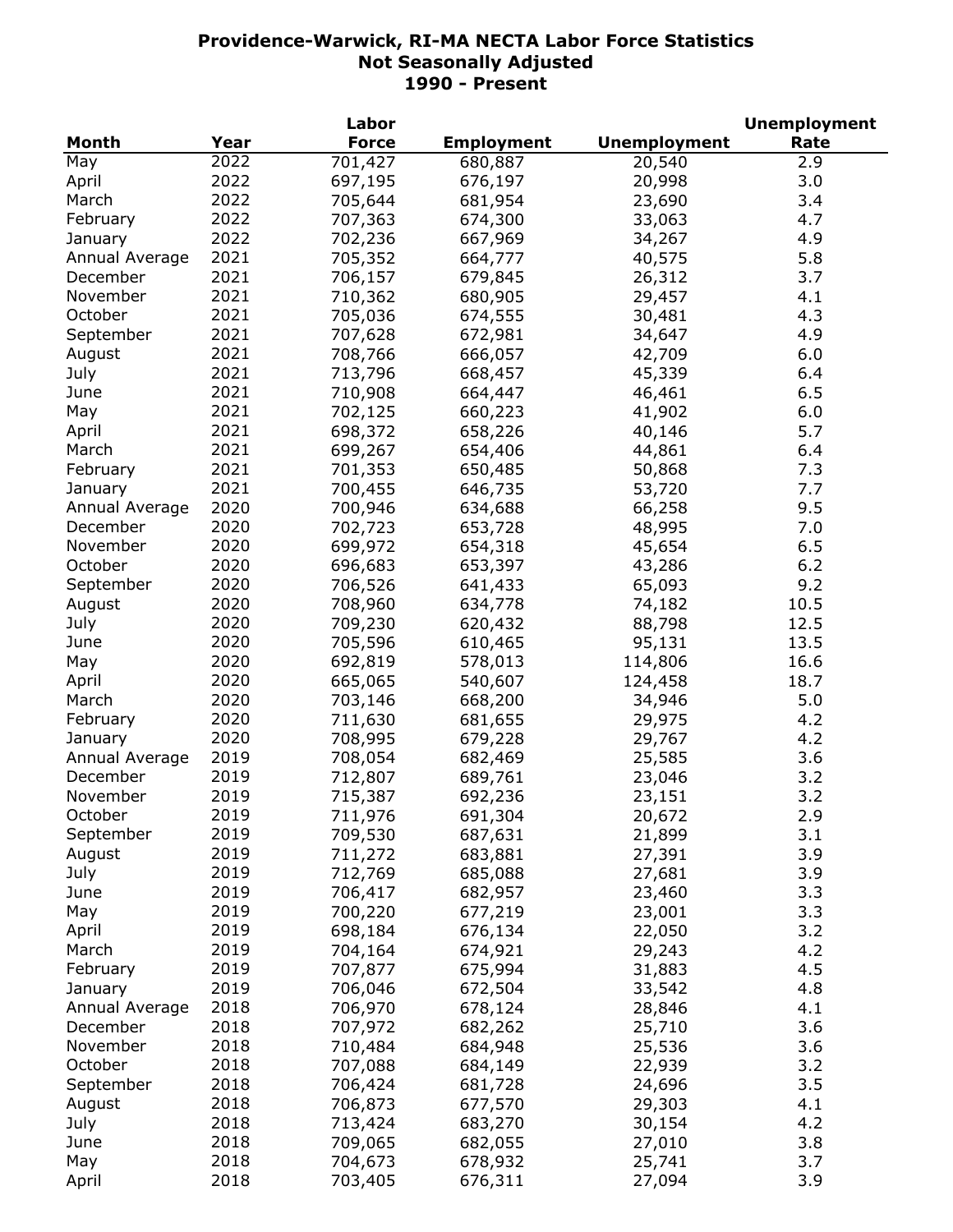|                |      | Labor        |                   |                     | <b>Unemployment</b> |
|----------------|------|--------------|-------------------|---------------------|---------------------|
| <b>Month</b>   | Year | <b>Force</b> | <b>Employment</b> | <b>Unemployment</b> | Rate                |
| March          | 2018 | 705,486      | 672,186           | 33,300              | 4.7                 |
| February       | 2018 | 707,793      | 670,315           | 37,478              | 5.3                 |
| January        | 2018 | 700,950      | 663,764           | 37,186              | 5.3                 |
| Annual Average | 2017 | 700,236      | 668,540           | 31,696              | 4.5                 |
| December       | 2017 | 702,532      | 673,159           | 29,373              | 4.2                 |
| November       | 2017 | 704,472      | 674,144           | 30,328              | 4.3                 |
| October        | 2017 | 700,240      | 672,812           | 27,428              | 3.9                 |
| September      | 2017 | 702,392      | 673,761           | 28,631              | 4.1                 |
| August         | 2017 | 701,512      | 668,668           | 32,844              | 4.7                 |
| July           | 2017 | 704,540      | 671,023           | 33,517              | 4.8                 |
| June           | 2017 | 700,809      | 671,199           | 29,610              | 4.2                 |
|                | 2017 |              |                   |                     |                     |
| May            |      | 694,909      | 666,744           | 28,165              | 4.1                 |
| April          | 2017 | 695,614      | 667,096           | 28,518              | 4.1                 |
| March          | 2017 | 699,309      | 664,624           | 34,685              | 5.0                 |
| February       | 2017 | 699,873      | 661,477           | 38,396              | 5.5                 |
| January        | 2017 | 696,625      | 657,770           | 38,855              | 5.6                 |
| Annual Average | 2016 | 681,670      | 646,792           | 34,878              | 5.1                 |
| December       | 2016 | 682,764      | 653,191           | 29,573              | 4.3                 |
| November       | 2016 | 684,075      | 654,477           | 29,598              | 4.3                 |
| October        | 2016 | 682,456      | 652,594           | 29,862              | 4.4                 |
| September      | 2016 | 680,556      | 648,250           | 32,306              | 4.7                 |
| August         | 2016 | 683,912      | 648,038           | 35,874              | 5.2                 |
| July           | 2016 | 687,296      | 650,279           | 37,017              | 5.4                 |
| June           | 2016 | 684,951      | 650,679           | 34,272              | 5.0                 |
| May            | 2016 | 676,627      | 643,484           | 33,143              | 4.9                 |
| April          | 2016 | 678,170      | 644,374           | 33,796              | 5.0                 |
| March          | 2016 | 681,394      | 642,086           | 39,308              | 5.8                 |
| February       | 2016 | 680,793      | 639,056           | 41,737              | 6.1                 |
| January        | 2016 | 677,055      | 635,000           | 42,055              | 6.2                 |
| Annual Average | 2015 | 682,936      | 642,192           | 40,744              | 6.0                 |
| December       | 2015 | 681,962      | 646,273           | 35,689              | 5.2                 |
| November       | 2015 | 682,230      | 645,707           | 36,523              | 5.4                 |
| October        | 2015 | 679,878      | 645,097           | 34,781              | 5.1                 |
| September      | 2015 | 676,855      | 641,411           | 35,444              | 5.2                 |
| August         | 2015 | 682,702      | 642,870           | 39,832              | 5.8                 |
| July           | 2015 | 687,031      | 645,044           | 41,987              | 6.1                 |
| June           | 2015 |              |                   |                     | 5.8                 |
|                | 2015 | 686,788      | 647,030           | 39,758              |                     |
| May            |      | 683,786      | 642,816           | 40,970              | 6.0                 |
| April          | 2015 | 680,907      | 641,931           | 38,976              | 5.7                 |
| March          | 2015 | 682,648      | 637,032           | 45,616              | 6.7                 |
| February       | 2015 | 685,394      | 636,622           | 48,772              | 7.1                 |
| January        | 2015 | 685,047      | 634,471           | 50,576              | 7.4                 |
| Annual Average | 2014 | 683,110      | 631,328           | 51,782              | 7.6                 |
| December       | 2014 | 684,457      | 642,202           | 42,255              | $6.2$               |
| November       | 2014 | 686,418      | 641,899           | 44,519              | 6.5                 |
| October        | 2014 | 684,999      | 641,671           | 43,328              | 6.3                 |
| September      | 2014 | 681,445      | 634,830           | 46,615              | 6.8                 |
| August         | 2014 | 686,856      | 634,849           | 52,007              | 7.6                 |
| July           | 2014 | 689,288      | 635,254           | 54,034              | 7.8                 |
| June           | 2014 | 686,176      | 636,799           | 49,377              | 7.2                 |
| May            | 2014 | 679,298      | 628,027           | 51,271              | 7.5                 |
| April          | 2014 | 675,831      | 625,480           | 50,351              | 7.5                 |
| March          | 2014 | 681,537      | 621,218           | 60,319              | 8.9                 |
| February       | 2014 | 682,166      | 619,047           | 63,119              | 9.3                 |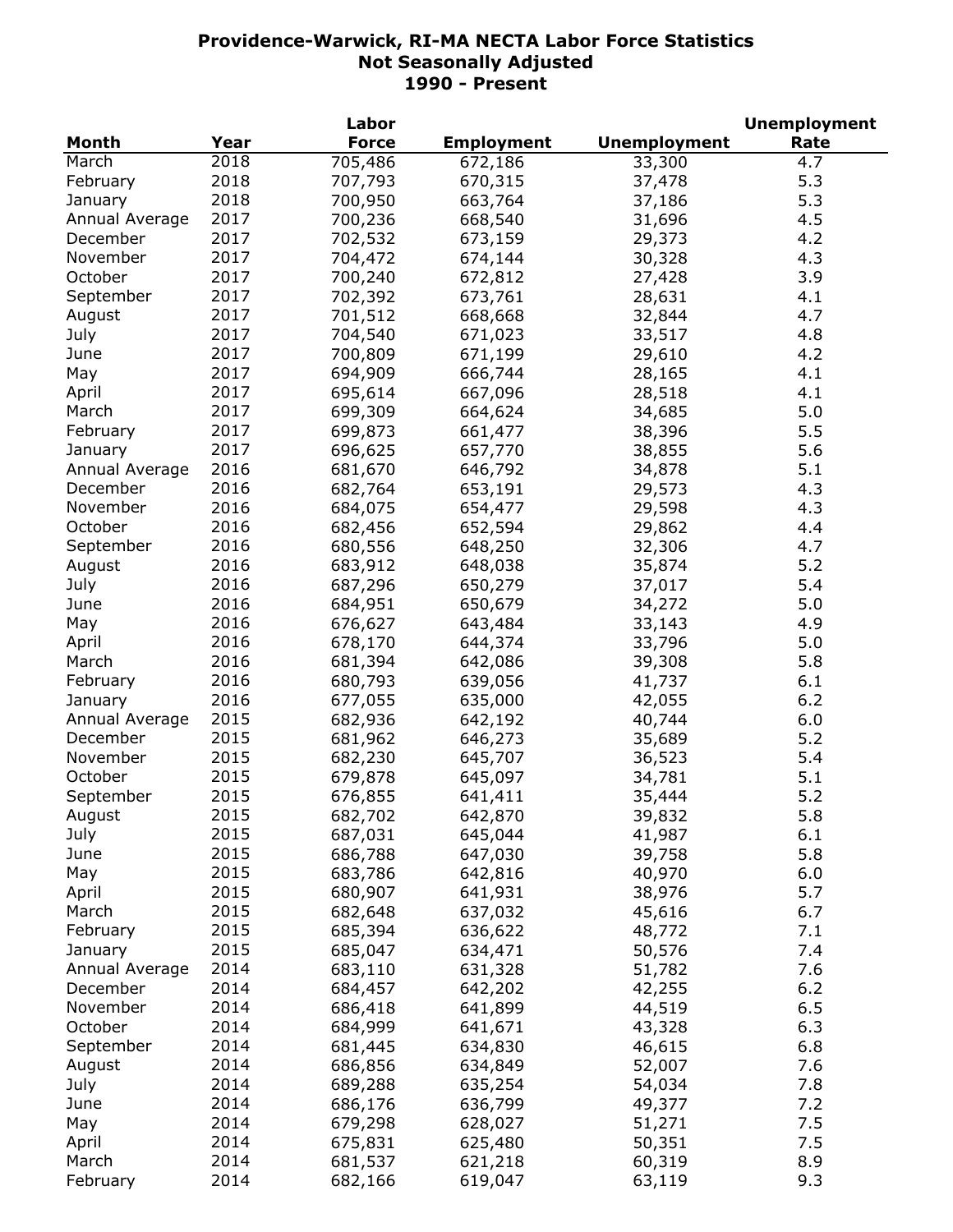|                |      | Labor        |                   |                     | <b>Unemployment</b> |
|----------------|------|--------------|-------------------|---------------------|---------------------|
| <b>Month</b>   | Year | <b>Force</b> | <b>Employment</b> | <b>Unemployment</b> | Rate                |
| January        | 2014 | 678,847      | 614,656           | 64,191              | 9.5                 |
| Annual Average | 2013 | 683,676      | 620,718           | 62,958              | 9.2                 |
| December       | 2013 | 681,134      | 623,918           | 57,216              | 8.4                 |
| November       | 2013 | 684,653      | 626,095           | 58,558              | 8.6                 |
| October        | 2013 | 681,908      | 622,845           | 59,063              | 8.7                 |
| September      | 2013 | 682,687      | 622,320           | 60,367              | 8.8                 |
| August         | 2013 | 685,979      | 621,851           | 64,128              | 9.3                 |
| July           | 2013 | 690,191      | 624,358           | 65,833              | 9.5                 |
| June           | 2013 | 689,016      | 626,165           | 62,851              | 9.1                 |
| May            | 2013 | 680,404      | 618,902           | 61,502              | 9.0                 |
| April          | 2013 | 678,077      | 618,162           | 59,915              | 8.8                 |
| March          | 2013 | 679,759      | 614,576           | 65,183              | 9.6                 |
|                | 2013 |              |                   |                     | 10.1                |
| February       |      | 684,668      | 615,821           | 68,847              |                     |
| January        | 2013 | 685,644      | 613,606           | 72,038              | 10.5                |
| Annual Average | 2012 | 684,815      | 617,171           | 67,644              | 9.9                 |
| December       | 2012 | 688,921      | 626,527           | 62,394              | 9.1                 |
| November       | 2012 | 688,124      | 626,221           | 61,903              | 9.0                 |
| October        | 2012 | 690,819      | 628,552           | 62,267              | 9.0                 |
| September      | 2012 | 686,351      | 623,415           | 62,936              | 9.2                 |
| August         | 2012 | 688,466      | 620,220           | 68,246              | 9.9                 |
| July           | 2012 | 690,675      | 619,054           | 71,621              | 10.4                |
| June           | 2012 | 688,426      | 620,738           | 67,688              | 9.8                 |
| May            | 2012 | 681,138      | 614,695           | 66,443              | 9.8                 |
| April          | 2012 | 675,708      | 610,822           | 64,886              | 9.6                 |
| March          | 2012 | 679,197      | 607,482           | 71,715              | 10.6                |
| February       | 2012 | 680,990      | 605,609           | 75,381              | 11.1                |
| January        | 2012 | 678,959      | 602,712           | 76,247              | 11.2                |
| Annual Average | 2011 | 686,355      | 613,052           | 73,303              | 10.7                |
| December       | 2011 | 684,830      | 615,457           | 69,373              | 10.1                |
| November       | 2011 | 686,994      | 617,974           | 69,020              | 10.0                |
| October        | 2011 | 685,989      | 616,800           | 69,189              | 10.1                |
| September      | 2011 | 683,382      | 612,865           | 70,517              | 10.3                |
| August         | 2011 | 687,862      | 614,562           | 73,300              | 10.7                |
| July           | 2011 | 689,050      | 613,880           | 75,170              | 10.9                |
| June           | 2011 | 689,548      | 617,685           | 71,863              | 10.4                |
| May            | 2011 | 683,060      | 612,049           | 71,011              | 10.4                |
| April          | 2011 | 683,173      | 612,714           | 70,459              | 10.3                |
| March          | 2011 | 686,241      | 608,851           | 77,390              | 11.3                |
| February       | 2011 | 687,122      | 606,958           | 80,164              | 11.7                |
| January        | 2011 | 689,019      | 606,834           | 82,185              | 11.9                |
|                | 2010 |              |                   |                     |                     |
| Annual Average |      | 695,667      | 616,463           | 79,204              | 11.4                |
| December       | 2010 | 693,428      | 618,963           | 74,465              | 10.7                |
| November       | 2010 | 696,171      | 620,064           | 76,107              | 10.9                |
| October        | 2010 | 693,132      | 620,033           | 73,099              | 10.5                |
| September      | 2010 | 694,171      | 619,990           | 74,181              | 10.7                |
| August         | 2010 | 701,860      | 622,892           | 78,968              | 11.3                |
| July           | 2010 | 702,632      | 622,517           | 80,115              | 11.4                |
| June           | 2010 | 698,572      | 622,446           | 76,126              | 10.9                |
| May            | 2010 | 693,046      | 615,476           | 77,570              | 11.2                |
| April          | 2010 | 694,242      | 615,283           | 78,959              | 11.4                |
| March          | 2010 | 694,174      | 609,173           | 85,001              | 12.2                |
| February       | 2010 | 693,617      | 606,271           | 87,346              | 12.6                |
| January        | 2010 | 692,962      | 604,453           | 88,509              | 12.8                |
| Annual Average | 2009 | 703,200      | 622,721           | 80,479              | 11.4                |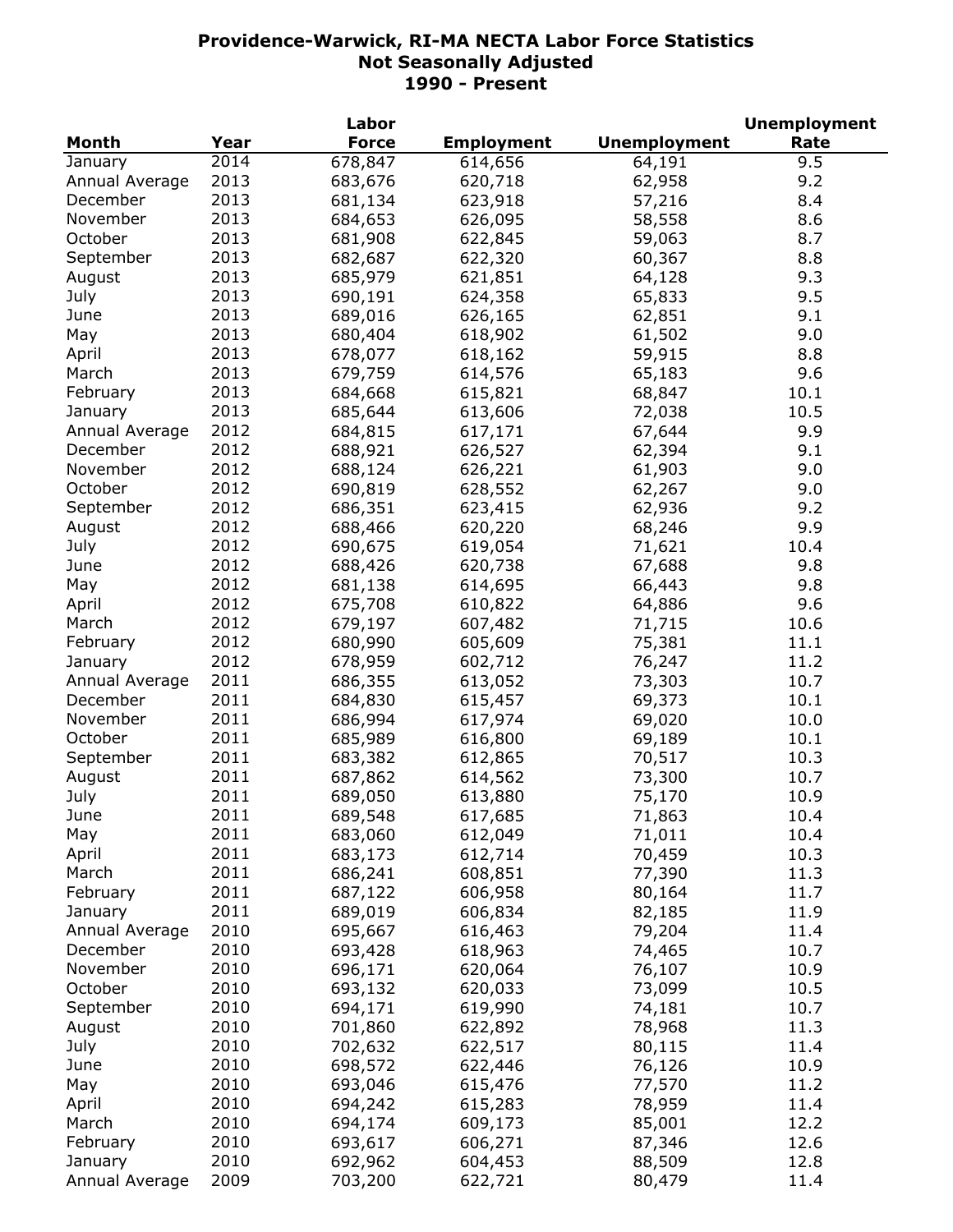|                |      | Labor        |                   |                     | <b>Unemployment</b> |
|----------------|------|--------------|-------------------|---------------------|---------------------|
| <b>Month</b>   | Year | <b>Force</b> | <b>Employment</b> | <b>Unemployment</b> | Rate                |
| December       | 2009 | 700,540      | 619,626           | 80,914              | 11.6                |
| November       | 2009 | 703,235      | 625,246           | 77,989              | 11.1                |
| October        | 2009 | 699,952      | 621,805           | 78,147              | 11.2                |
| September      | 2009 | 698,783      | 620,140           | 78,643              | 11.3                |
| August         | 2009 | 707,332      | 625,971           | 81,361              | 11.5                |
| July           | 2009 | 711,733      | 628,478           | 83,255              | 11.7                |
| June           | 2009 | 709,271      | 628,686           | 80,585              | 11.4                |
| May            | 2009 | 701,105      | 620,535           | 80,570              | 11.5                |
| April          | 2009 | 701,673      | 621,985           | 79,688              | 11.4                |
| March          | 2009 | 702,748      | 619,313           | 83,435              | 11.9                |
| February       | 2009 | 702,660      | 620,161           | 82,499              | 11.7                |
| January        | 2009 | 699,367      | 620,705           | 78,662              | 11.2                |
| Annual Average | 2008 | 699,287      | 646,770           | 52,517              | 7.5                 |
| December       | 2008 | 701,558      | 636,790           | 64,768              | 9.2                 |
| November       | 2008 | 700,980      | 643,485           | 57,495              | 8.2                 |
| October        | 2008 | 699,567      | 644,046           | 55,521              | 7.9                 |
| September      | 2008 | 697,588      | 643,881           | 53,707              | 7.7                 |
| August         | 2008 | 703,481      | 646,736           | 56,745              | 8.1                 |
| July           | 2008 | 706,277      | 651,130           | 55,147              | 7.8                 |
| June           | 2008 | 702,243      | 653,616           | 48,627              | 6.9                 |
|                | 2008 |              |                   |                     | 6.8                 |
| May            |      | 693,420      | 646,588           | 46,832              |                     |
| April          | 2008 | 694,265      | 650,666           | 43,599              | 6.3                 |
| March          | 2008 | 696,451      | 647,868           | 48,583              | 7.0                 |
| February       | 2008 | 695,393      | 646,796           | 48,597              | 7.0                 |
| January        | 2008 | 700,225      | 649,639           | 50,586              | 7.2                 |
| Annual Average | 2007 | 702,937      | 665,668           | 37,269              | 5.3                 |
| December       | 2007 | 704,977      | 663,802           | 41,175              | 5.8                 |
| November       | 2007 | 705,634      | 669,098           | 36,536              | 5.2                 |
| October        | 2007 | 701,571      | 667,141           | 34,430              | 4.9                 |
| September      | 2007 | 700,834      | 665,755           | 35,079              | 5.0                 |
| August         | 2007 | 703,756      | 665,750           | 38,006              | 5.4                 |
| July           | 2007 | 709,090      | 669,529           | 39,561              | 5.6                 |
| June           | 2007 | 706,102      | 672,253           | 33,849              | 4.8                 |
| May            | 2007 | 697,698      | 664,802           | 32,896              | 4.7                 |
| April          | 2007 | 698,168      | 663,264           | 34,904              | 5.0                 |
| March          | 2007 | 701,202      | 663,451           | 37,751              | 5.4                 |
| February       | 2007 | 701,651      | 661,425           | 40,226              | 5.7                 |
| January        | 2007 | 704,553      | 661,740           | 42,813              | 6.1                 |
| Annual Average | 2006 | 703,146      | 665,051           | 38,095              | 5.4                 |
| December       | 2006 | 708,117      | 673,906           | 34,211              | 4.8                 |
| November       | 2006 | 708,202      | 674,861           | 33,341              | 4.7                 |
| October        | 2006 | 704,547      | 672,875           | 31,672              | 4.5                 |
| September      | 2006 | 702,649      | 668,033           | 34,616              | 4.9                 |
| August         | 2006 | 707,682      | 668,856           | 38,826              | 5.5                 |
| July           | 2006 | 709,897      | 668,924           | 40,973              | 5.8                 |
| June           | 2006 | 707,507      | 670,130           | 37,377              | 5.3                 |
| May            | 2006 | 698,280      | 661,445           | 36,835              | 5.3                 |
| April          | 2006 | 697,929      | 659,924           | 38,005              | 5.4                 |
| March          | 2006 | 697,836      | 655,713           | 42,123              | 6.0                 |
| February       | 2006 | 697,503      | 653,285           | 44,218              | 6.3                 |
| January        | 2006 | 697,602      | 652,658           | 44,944              | 6.4                 |
| Annual Average | 2005 | 694,126      | 657,220           | 36,906              | 5.3                 |
| December       | 2005 | 701,375      | 664,725           | 36,650              | 5.2                 |
| November       | 2005 | 701,720      | 667,007           | 34,713              | 4.9                 |
|                |      |              |                   |                     |                     |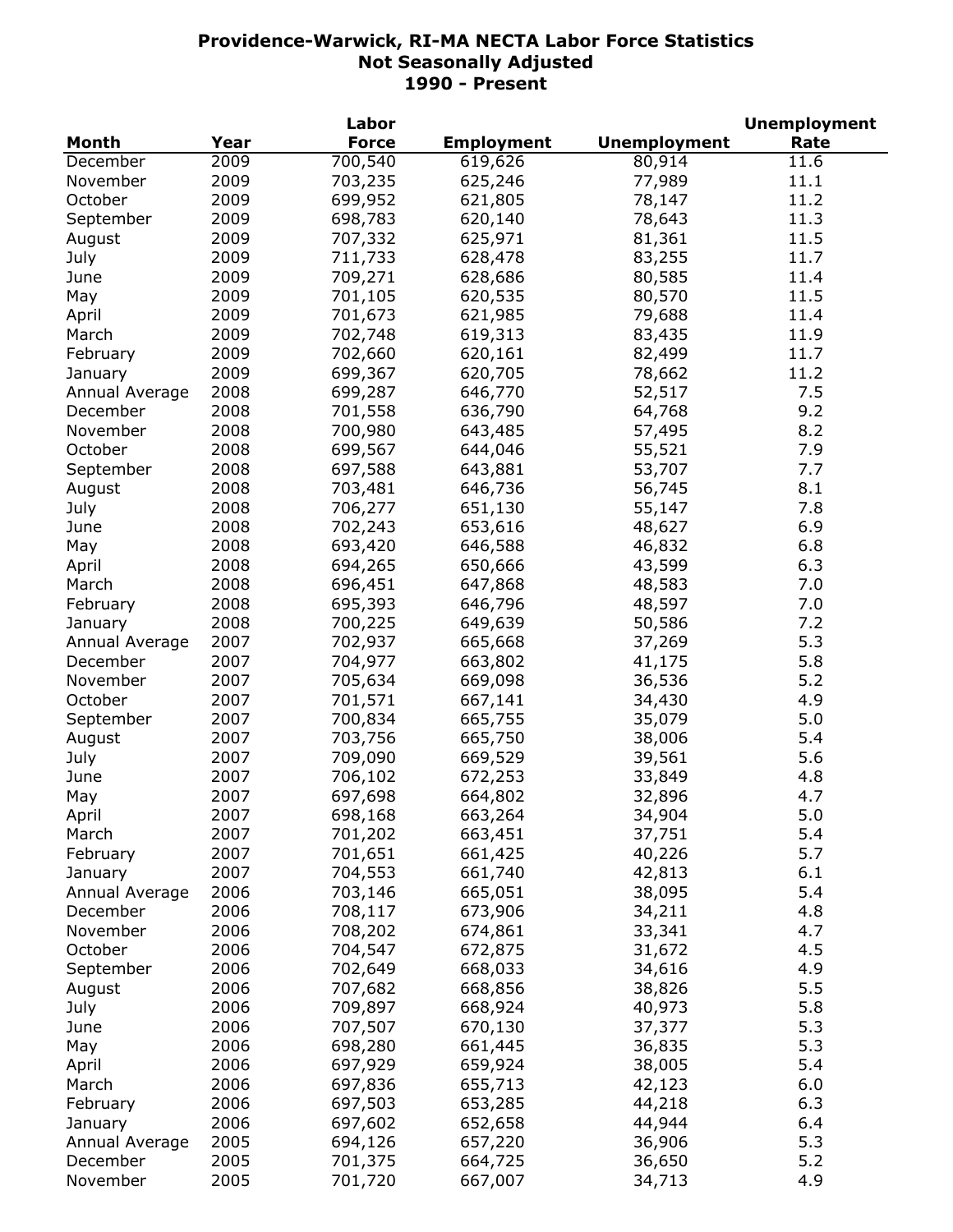|                |      | Labor        |                   |                     | <b>Unemployment</b> |
|----------------|------|--------------|-------------------|---------------------|---------------------|
| <b>Month</b>   | Year | <b>Force</b> | <b>Employment</b> | <b>Unemployment</b> | Rate                |
| October        | 2005 | 698,262      | 664,690           | 33,572              | 4.8                 |
| September      | 2005 | 698,168      | 661,117           | 37,051              | 5.3                 |
| August         | 2005 | 702,022      | 664,516           | 37,506              | 5.3                 |
| July           | 2005 | 702,191      | 663,117           | 39,074              | 5.6                 |
| June           | 2005 | 697,369      | 661,733           | 35,636              | 5.1                 |
| May            | 2005 | 686,868      | 654,151           | 32,717              | 4.8                 |
| April          | 2005 | 685,769      | 651,944           | 33,825              | 4.9                 |
| March          | 2005 | 685,698      | 646,430           | 39,268              | 5.7                 |
| February       | 2005 | 685,111      | 644,156           | 40,955              | 6.0                 |
| January        | 2005 | 684,956      | 643,052           | 41,904              | 6.1                 |
| Annual Average | 2004 | 687,147      | 649,685           | 37,462              | 5.5                 |
| December       | 2004 | 686,499      | 654,176           | 32,323              | 4.7                 |
| November       | 2004 | 687,640      | 656,813           | 30,827              | 4.5                 |
|                |      |              |                   |                     |                     |
| October        | 2004 | 683,581      | 653,978           | 29,603              | 4.3                 |
| September      | 2004 | 681,511      | 649,967           | 31,544              | 4.6                 |
| August         | 2004 | 688,071      | 652,708           | 35,363              | 5.1                 |
| July           | 2004 | 693,815      | 654,063           | 39,752              | 5.7                 |
| June           | 2004 | 691,780      | 653,471           | 38,309              | 5.5                 |
| May            | 2004 | 683,378      | 646,263           | 37,115              | 5.4                 |
| April          | 2004 | 683,993      | 645,144           | 38,849              | 5.7                 |
| March          | 2004 | 686,635      | 642,326           | 44,309              | 6.5                 |
| February       | 2004 | 686,827      | 643,008           | 43,819              | 6.4                 |
| January        | 2004 | 692,028      | 644,299           | 47,729              | 6.9                 |
| Annual Average | 2003 | 691,713      | 651,835           | 39,878              | 5.8                 |
| December       | 2003 | 692,452      | 656,179           | 36,273              | 5.2                 |
| November       | 2003 | 693,916      | 657,984           | 35,932              | 5.2                 |
| October        | 2003 | 688,796      | 654,924           | 33,872              | 4.9                 |
| September      | 2003 | 686,515      | 651,830           | 34,685              | 5.1                 |
| August         | 2003 | 692,338      | 653,482           | 38,856              | 5.6                 |
| July           | 2003 | 696,701      | 654,260           | 42,441              | 6.1                 |
| June           | 2003 | 698,761      | 657,143           | 41,618              | 6.0                 |
| May            | 2003 | 687,845      | 649,522           | 38,323              | 5.6                 |
| April          | 2003 | 689,159      | 650,106           | 39,053              | 5.7                 |
| March          | 2003 | 690,066      | 646,462           | 43,604              | 6.3                 |
| February       | 2003 | 691,678      | 646,300           | 45,378              | 6.6                 |
| January        | 2003 | 692,326      | 643,825           | 48,501              | 7.0                 |
| Annual Average | 2002 | 679,799      | 643,447           | 36,352              | 5.3                 |
| December       | 2002 | 688,484      | 650,870           | 37,614              | 5.5                 |
| November       | 2002 | 689,268      | 652,511           |                     | 5.3                 |
| October        | 2002 |              |                   | 36,757              |                     |
|                |      | 685,450      | 650,342           | 35,108              | 5.1                 |
| September      | 2002 | 683,406      | 649,012           | 34,394              | 5.0                 |
| August         | 2002 | 685,982      | 648,577           | 37,405              | 5.5                 |
| July           | 2002 | 684,267      | 647,072           | 37,195              | 5.4                 |
| June           | 2002 | 680,324      | 646,540           | 33,784              | 5.0                 |
| May            | 2002 | 672,995      | 639,918           | 33,077              | 4.9                 |
| April          | 2002 | 670,788      | 637,201           | 33,587              | 5.0                 |
| March          | 2002 | 672,639      | 635,916           | 36,723              | 5.5                 |
| February       | 2002 | 673,746      | 635,469           | 38,277              | 5.7                 |
| January        | 2002 | 670,245      | 627,940           | 42,305              | 6.3                 |
| Annual Average | 2001 | 667,247      | 636,620           | 30,627              | 4.6                 |
| December       | 2001 | 670,571      | 640,393           | 30,178              | 4.5                 |
| November       | 2001 | 669,313      | 639,954           | 29,359              | 4.4                 |
| October        | 2001 | 666,887      | 638,875           | 28,012              | 4.2                 |
| September      | 2001 | 665,602      | 638,623           | 26,979              | 4.1                 |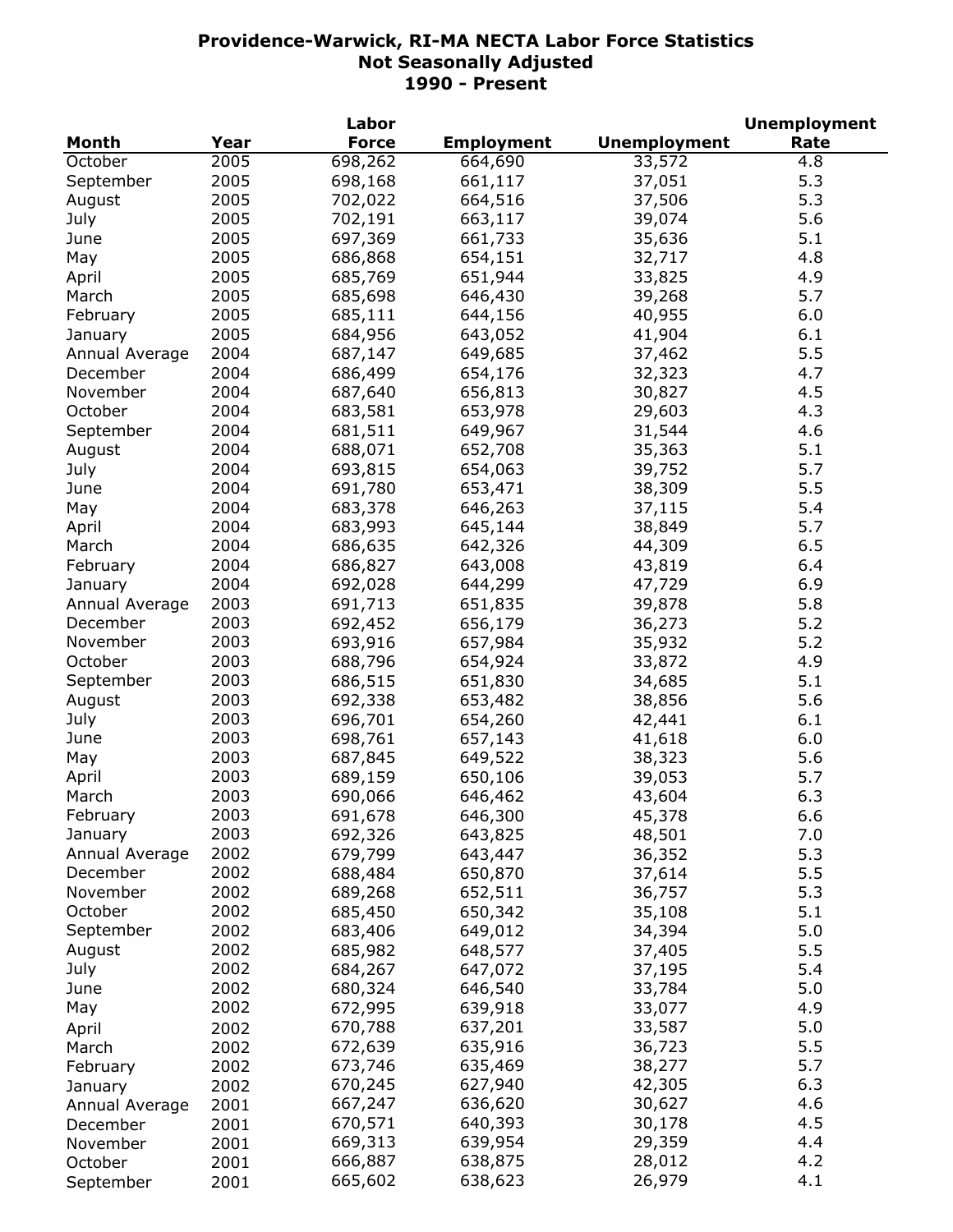|                |      | Labor        |                   |                     | <b>Unemployment</b> |
|----------------|------|--------------|-------------------|---------------------|---------------------|
| Month          | Year | <b>Force</b> | <b>Employment</b> | <b>Unemployment</b> | Rate                |
| August         | 2001 | 667,389      | 636,836           | 30,553              | 4.6                 |
| July           | 2001 | 671,779      | 638,884           | 32,895              | 4.9                 |
| June           | 2001 | 670,615      | 639,435           | 31,180              | 4.6                 |
| May            | 2001 | 661,006      | 632,643           | 28,363              | 4.3                 |
| April          | 2001 | 663,147      | 634,114           | 29,033              | 4.4                 |
| March          | 2001 | 667,064      | 633,599           | 33,465              | 5.0                 |
| February       | 2001 | 666,119      | 633,333           | 32,786              | 4.9                 |
| January        | 2001 | 667,471      | 632,749           | 34,722              | 5.2                 |
| Annual Average | 2000 | 666,916      | 640,213           | 26,703              | 4.0                 |
| December       | 2000 | 668,298      | 646,299           | 21,999              | 3.3                 |
| November       | 2000 | 667,517      | 645,068           | 22,449              | 3.4                 |
| October        | 2000 | 663,089      | 642,069           | 21,020              | 3.2                 |
| September      | 2000 | 661,415      | 638,633           | 22,782              | 3.4                 |
| August         | 2000 | 668,678      | 640,985           | 27,693              | 4.1                 |
|                | 2000 | 669,503      | 641,149           | 28,354              | 4.2                 |
| July           | 2000 | 670,444      | 644,798           | 25,646              | 3.8                 |
| June           |      | 664,216      | 638,415           | 25,801              | 3.9                 |
| May            | 2000 | 665,020      | 641,175           | 23,845              | 3.6                 |
| April          | 2000 |              |                   |                     | 4.5                 |
| March          | 2000 | 665,961      | 635,715           | 30,246              |                     |
| February       | 2000 | 668,211      | 633,875           | 34,336              | 5.1                 |
| January        | 2000 | 670,640      | 634,375           | 36,265              | 5.4                 |
| Annual Average | 1999 | 662,572      | 634,311           | 28,261              | 4.3                 |
| December       | 1999 | 669,614      | 644,270           | 25,344              | 3.8                 |
| November       | 1999 | 669,208      | 643,895           | 25,313              | 3.8                 |
| October        | 1999 | 665,465      | 639,365           | 26,100              | 3.9                 |
| September      | 1999 | 661,845      | 634,608           | 27,237              | 4.1                 |
| August         | 1999 | 666,697      | 638,521           | 28,176              | 4.2                 |
| July           | 1999 | 668,213      | 637,817           | 30,396              | 4.5                 |
| June           | 1999 | 664,700      | 637,714           | 26,986              | 4.1                 |
| May            | 1999 | 657,208      | 631,949           | 25,259              | 3.8                 |
| April          | 1999 | 655,004      | 629,769           | 25,235              | 3.9                 |
| March          | 1999 | 656,653      | 627,241           | 29,412              | 4.5                 |
| February       | 1999 | 656,854      | 623,924           | 32,930              | 5.0                 |
| January        | 1999 | 659,405      | 622,659           | 36,746              | 5.6                 |
| Annual Average | 1998 | 654,651      | 624,652           | 29,999              | 4.6                 |
| December       | 1998 | 660,560      | 636,610           | 23,950              | 3.6                 |
| November       | 1998 | 661,785      | 637,002           | 24,783              | 3.7                 |
| October        | 1998 | 657,405      | 630,794           | 26,611              | 4.0                 |
| September      | 1998 | 655,605      | 628,013           | 27,592              | 4.2                 |
| August         | 1998 | 657,410      | 629,412           | 27,998              | 4.3                 |
| July           | 1998 | 658,264      | 628,801           | 29,463              | 4.5                 |
| June           | 1998 | 655,046      | 627,366           | 27,680              | 4.2                 |
| May            | 1998 | 647,917      | 620,195           | 27,722              | 4.3                 |
| April          | 1998 | 645,641      | 617,137           | 28,504              | 4.4                 |
| March          | 1998 | 651,790      | 614,347           | 37,443              | 5.7                 |
| February       | 1998 | 651,192      | 613,407           | 37,785              | 5.8                 |
| January        | 1998 | 653,201      | 612,742           | 40,459              | 6.2                 |
| Annual Average | 1997 | 654,482      | 618,256           | 36,226              | 5.5                 |
| December       | 1997 | 655,836      | 625,511           | 30,325              | 4.6                 |
| November       | 1997 | 657,677      | 628,654           | 29,023              | 4.4                 |
| October        | 1997 | 656,487      | 625,606           | 30,881              | 4.7                 |
| September      | 1997 | 658,199      | 625,176           | 33,023              | 5.0                 |
| August         | 1997 | 661,986      | 627,465           | 34,521              | 5.2                 |
| July           | 1997 | 663,856      | 626,085           | 37,771              | 5.7                 |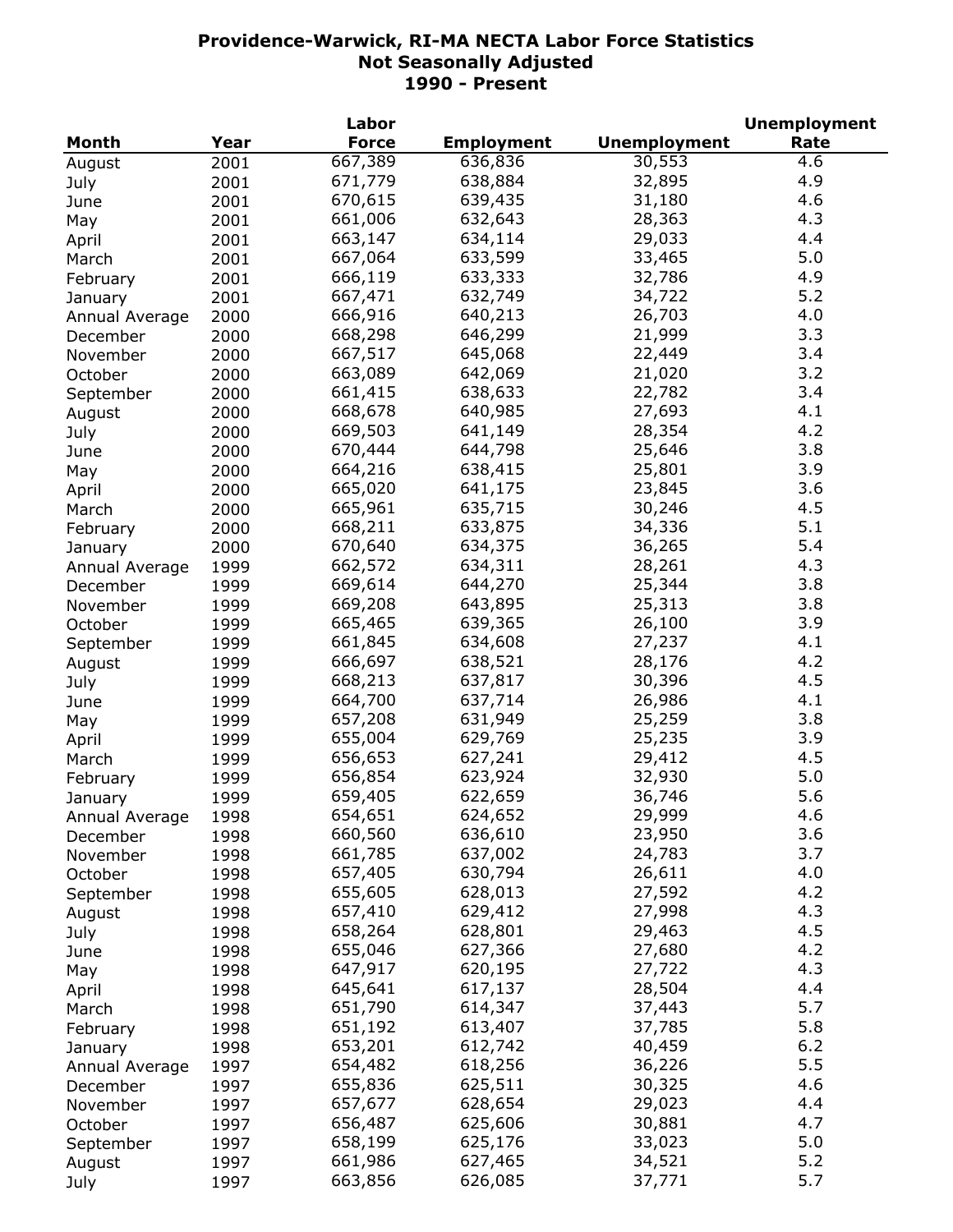|                |      | Labor        |                   |                     | <b>Unemployment</b> |
|----------------|------|--------------|-------------------|---------------------|---------------------|
| Month          | Year | <b>Force</b> | <b>Employment</b> | <b>Unemployment</b> | Rate                |
| June           | 1997 | 659,153      | 622,857           | 36,296              | 5.5                 |
| May            | 1997 | 649,943      | 614,703           | 35,240              | 5.4                 |
| April          | 1997 | 648,057      | 612,028           | 36,029              | 5.6                 |
| March          | 1997 | 649,209      | 607,090           | 42,119              | 6.5                 |
| February       | 1997 | 645,834      | 602,504           | 43,330              | 6.7                 |
| January        | 1997 | 647,547      | 601,398           | 46,149              | 7.1                 |
| Annual Average | 1996 | 640,840      | 604,222           | 36,618              | 5.7                 |
| December       | 1996 | 647,950      | 614,274           | 33,676              | 5.2                 |
| November       | 1996 | 648,974      | 616,105           | 32,869              | 5.1                 |
|                | 1996 | 645,649      | 614,388           | 31,261              | 4.8                 |
| October        |      | 642,871      | 610,402           | 32,469              | 5.1                 |
| September      | 1996 | 644,671      | 611,934           | 32,737              | 5.1                 |
| August         | 1996 |              |                   |                     | 5.7                 |
| July           | 1996 | 645,331      | 608,648           | 36,683              |                     |
| June           | 1996 | 642,813      | 609,401           | 33,412              | 5.2                 |
| May            | 1996 | 634,944      | 600,808           | 34,136              | 5.4                 |
| April          | 1996 | 631,475      | 595,831           | 35,644              | 5.6                 |
| March          | 1996 | 635,305      | 593,302           | 42,003              | 6.6                 |
| February       | 1996 | 635,249      | 589,883           | 45,366              | 7.1                 |
| January        | 1996 | 634,846      | 585,685           | 49,161              | 7.7                 |
| Annual Average | 1995 | 634,263      | 591,535           | 42,728              | 6.7                 |
| December       | 1995 | 634,786      | 598,936           | 35,850              | 5.6                 |
| November       | 1995 | 636,831      | 601,227           | 35,604              | 5.6                 |
| October        | 1995 | 635,273      | 598,399           | 36,874              | 5.8                 |
| September      | 1995 | 633,262      | 593,589           | 39,673              | 6.3                 |
| August         | 1995 | 638,663      | 597,238           | 41,425              | 6.5                 |
| July           | 1995 | 640,443      | 593,880           | 46,563              | 7.3                 |
| June           | 1995 | 636,068      | 592,847           | 43,221              | 6.8                 |
| May            | 1995 | 626,993      | 584,887           | 42,106              | 6.7                 |
| April          | 1995 | 628,039      | 585,077           | 42,962              | 6.8                 |
| March          | 1995 | 630,781      | 584,109           | 46,672              | 7.4                 |
| February       | 1995 | 633,711      | 584,574           | 49,137              | 7.8                 |
| January        | 1995 | 636,310      | 583,656           | 52,654              | 8.3                 |
| Annual Average | 1994 | 637,473      | 591,992           | 45,481              | 7.1                 |
| December       | 1994 | 634,518      | 596,894           | 37,624              | 5.9                 |
| November       | 1994 | 637,983      | 599,772           | 38,211              | 6.0                 |
| October        | 1994 | 636,067      | 596,546           | 39,521              | 6.2                 |
| September      | 1994 | 633,815      | 592,602           | 41,213              | 6.5                 |
|                | 1994 | 642,348      | 598,319           | 44,029              | 6.9                 |
| August         | 1994 | 641,826      | 595,302           | 46,524              | 7.2                 |
| July           |      | 639,781      | 596,284           | 43,497              | 6.8                 |
| June           | 1994 | 631,151      | 589,248           | 41,903              | 6.6                 |
| May            | 1994 | 629,494      |                   |                     | 7.1                 |
| April          | 1994 |              | 584,752           | 44,742              |                     |
| March          | 1994 | 636,866      | 583,657           | 53,209              | 8.4                 |
| February       | 1994 | 641,434      | 585,791           | 55,643              | 8.7                 |
| January        | 1994 | 644,390      | 584,739           | 59,651              | 9.3                 |
| Annual Average | 1993 | 647,272      | 593,831           | 53,441              | 8.3                 |
| December       | 1993 | 643,350      | 597,301           | 46,049              | 7.2                 |
| November       | 1993 | 644,954      | 599,118           | 45,836              | 7.1                 |
| October        | 1993 | 644,519      | 596,907           | 47,612              | 7.4                 |
| September      | 1993 | 642,450      | 595,112           | 47,338              | 7.4                 |
| August         | 1993 | 652,508      | 603,416           | 49,092              | 7.5                 |
| July           | 1993 | 655,363      | 602,567           | 52,796              | 8.1                 |
| June           | 1993 | 654,987      | 601,965           | 53,022              | 8.1                 |
| May            | 1993 | 645,150      | 592,555           | 52,595              | 8.2                 |